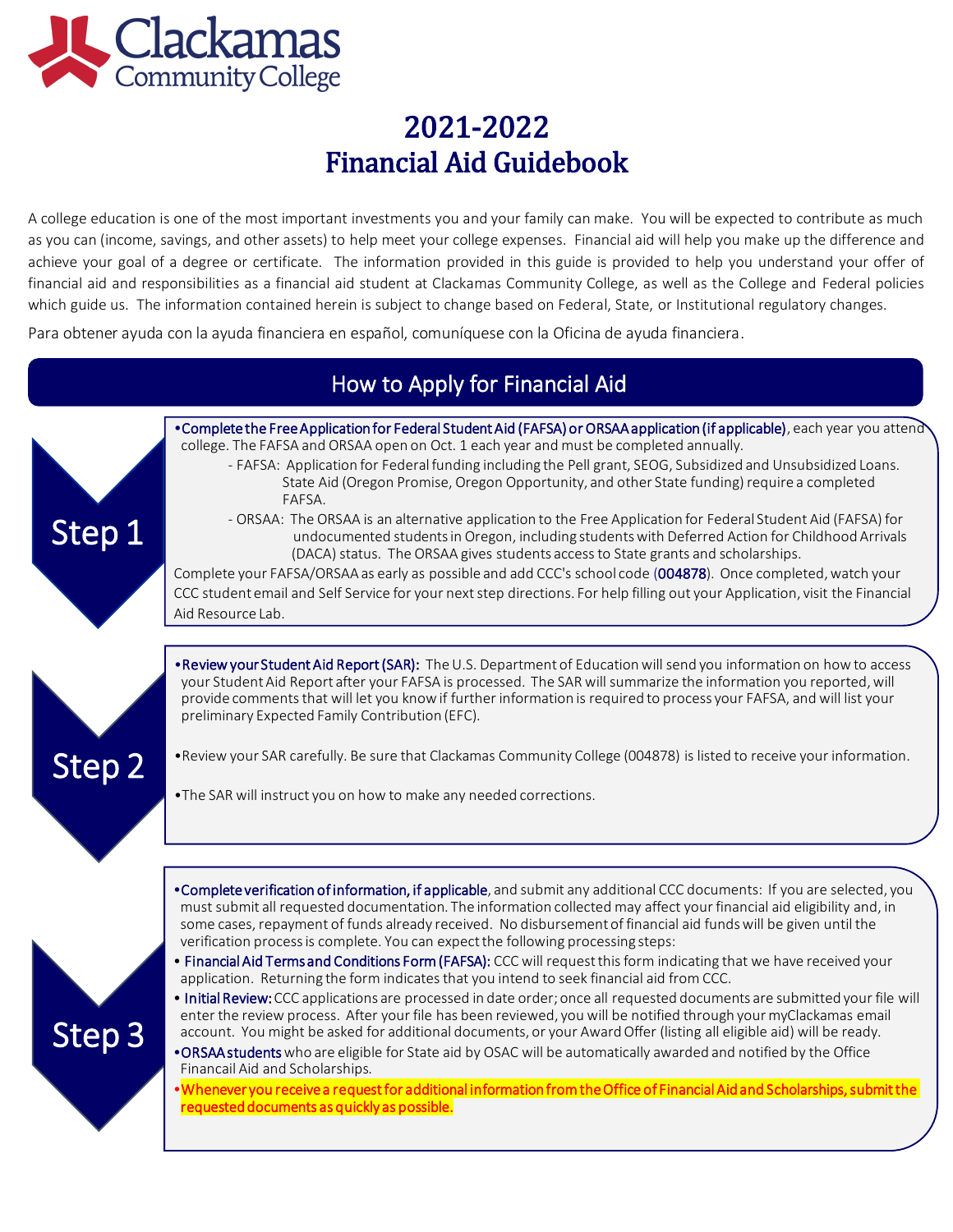

## Student Award Offer

The Award Offer will list the amount of funding you are eligible **•** There was a change in your Cost of Attendance to receive, and is based on Federal eligibility requirements, **•** You have not maintained Satisfactory Academic fund availability, your EFC, and for some types of aid, your **Progress** enrollment level, dependency status, and year (first or second) • You received or are receiving aid at another school in college. CCC's Award Offer may include Federal and State • There are regulatory changes in the aid programs [Grants,](https://www.clackamas.edu/admissions-financial-aid/financial-aid-scholarships/grants-loans-and-work-study-financial-aid-options) Federal Direct Loans and Federal Work Study. Federal For the requirements of each type of aid, see CCC's Grants, regulations require that funds received be used for educational [Loans and Work Study](https://www.clackamas.edu/admissions-financial-aid/financial-aid-scholarships/grants-loans-and-work-study-financial-aid-options) webpage, and page three of this expenses for a financial aid eligible degree or certificate you document. intend to complete at Clackamas Community College. Educational expenses can include tuition, fees, books, supplies, Once you have submitted all requested documents to the room, board, transportation, and other essential personal Office of Financial Aid, and your file is reviewed, you will be expenses. Awards may be subject to change in case of file notified that your Award Offer is available to review; monitor<br>updates.

EFC: Your EFC is a number that college financial aid staff use to<br>determine how much financial aid you would receive if you<br>were to attend their school. The information you report on<br>were to attend their school. The inform Loans, make sure to complete [Entrance Counseling a](https://studentaid.gov/app/counselingInstructions.action?counselingType=entrance)nd [Master](https://studentaid.gov/mpn/) your FAFSA is used to calculate your EFC.

- 
- You received an outside scholarship or other external Note. funding
- 
- 
- 
- 

your CCC student email an[d Self Service r](https://selfservice.clackamas.edu/Student/?hideProxyDialog=false)egularly. Any Grants and/or scholarships are accepted on a student's behalf; [Promissory Note.](https://studentaid.gov/mpn/) Once completed, it can take up to a week Clackamas Community College (CCC) may adjust your award if: (after accepting any loans) for electronic notification of the • Your enrollment level changes entitled and Master Promissory completion of Entrance Counseling and Master Promissory

## Enrollment Level

#### Enrollment Level

l

Your initial Award Offer is based on full-time attendance (at least 12 credits). If you are enrolled in less-than 12 credits on the Census Date for the term (see below), your aid will be adjusted.

- Full-time: 12+ credits
	-
- Three-quarter time: 9-11 credits
- Half-time: 6-8 credits
- Less-than 1/<sub>2</sub> time: 1-5 credits

In most cases, you are not required to enroll full-time to receive financial aid, however, the Oregon Promise Grant, Oregon Opportunity Grant, and Pell Grant amount will reduce based on your enrollment level as of the Census Date for the term. Scholarships can have specific enrollment requirements – check with your scholarship for specific enrollment requirements.

#### Census Date

Census Date is the point at which enrollment is locked for financial aid purposes. The Census Date is the Sunday of the second week of each term  $(14<sup>th</sup>$  day of the term). Financial aid is based on the degree-eligible credits you are registered for Sunday of the second week of the term (the Census Date) by the end of the day (11:59 p.m.).

#### Choice of Courses

You may receive financial aid for completion of financial aid eligible program requirements, developmental courses (max 45 credits), and courses that are prerequisites to a degree requirement. DO NOT enroll in courses you do not need and be cautious when repeating courses as you may not receive funding for these credits. More information about the 'Repeated Coursework' policy is available on page 10.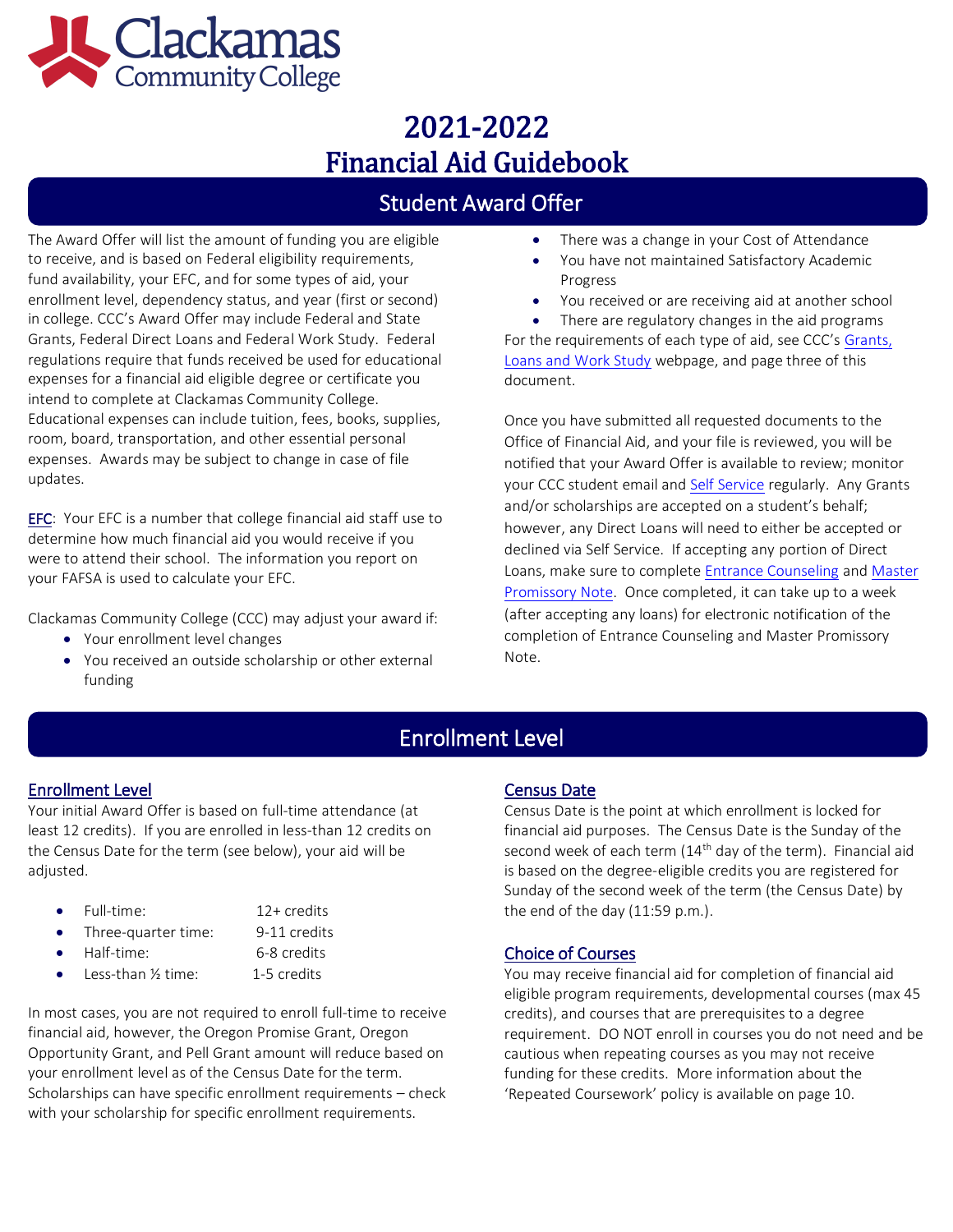

# Types of Aid

CCC offers a variety of aid programs to help you cover the cost of attending college. The types of aid include Grants, Work Study, Loans, and scholarships.

When you receive your notification of an Award Offer, you may view it, as well as take any additional steps needed for each type of aid being offered to you, on your [Self Service](https://selfservice.clackamas.edu/Student/?hideProxyDialog=false) portal. If you receive aid from outside sources, such as scholarships, the scholarship check and letter of instruction (if applicable), should be sent to the Office of Financial Aid and Scholarships.

### Grants:

These funds do not have to be repaid (as long as you maintain eligibility criteria)

### Pell Grant

- May be available at all enrollment levels, depending on your Expected Family Contribution (EFC)
- Offer is reduced based on actual enrollment level as of the Census Date for the term
- The '2021-22 Pell Grant Payment Chart' is available online on th[e Federal Student Aid webpage](https://studentaid.gov/understand-aid/types/grants/pell)
- May receive up to 150% of scheduled Pell offer in award year if you attend four terms
- Lifetime limit of six full-time years (600%). See the [Federal Student Aid webpage](https://studentaid.gov/understand-aid/types/grants/pell) for details

#### Supplemental Educational Opportunity Grant (SEOG)

- Funds are limited and not all students will receive them
- Funds are limited to Pell Grant recipients
- Available summer, fall, winter and spring terms

### Oregon Promise Grant

- Grant administered by Oregon's Office of Student Access and Completion (OSAC)
- Eligibility requirements and details are available at [OSAC](https://oregonstudentaid.gov/oregon-promise.aspx)
- Covers up to a maximum total of 90 credits attempted Students are responsible for paying for anything above 12 credits
- Must be enrolled at least half-time for fall, winter, and spring terms
- Offer is reduced for less-than full-time attendance

### Oregon Opportunity Grant

- Grant administered by Oregon's Office of Student Access and Completion (OSAC)
- Eligibility requirements and details are available at [OSAC](https://oregonstudentaid.gov/oregon-opportunity-grant.aspx)
- Must be enrolled at least half-time
- Offer is reduced for less-than full‐time attendance
- Lifetime limit of up to four years (12 quarters/terms) of full-time enrollment

### Federal Work Study:

Provides part-time jobs for undergraduate students with [financial need,](javascript:void(0)) allowing them to earn money to help pay education expenses

### Federal Work Study (FWS) j

- Must be enrolled at least half-time
- Employment opportunities are available both on and off campus
- Award amounts vary based on the amount of funding allocated to CCC from the Department of Education, the number of interested students, the number of positions available for work-study students and your other financial aid
- Find out what positions are available on our Work [Study](https://www.governmentjobs.com/careers/clackamascc/transferjobs) listings page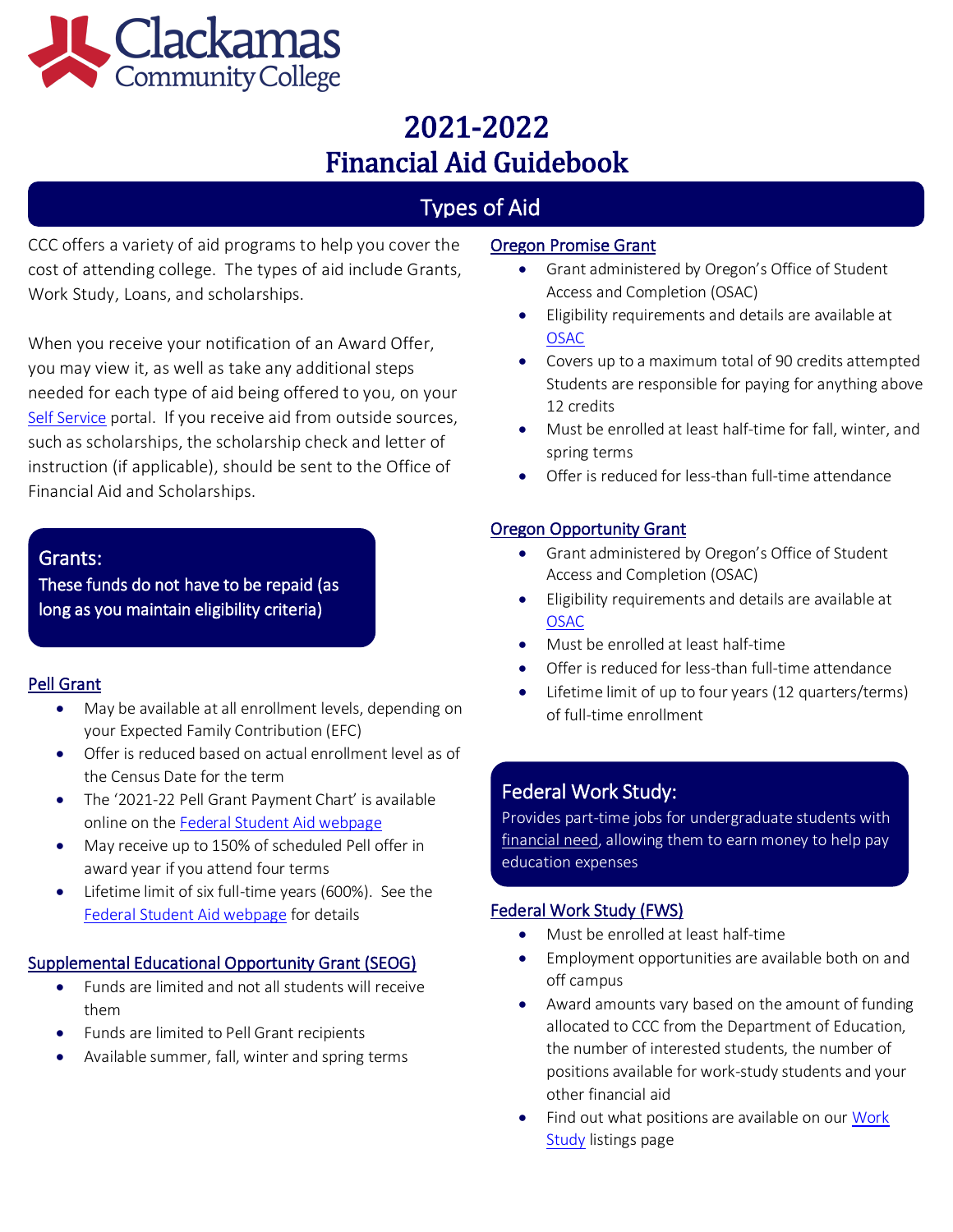

## Types of Aid, cont.

### Scholarships:

These funds do not have to be repaid as long as you continue to meet the scholarship criteria

The CCC Foundation raises funds each year to provide up to \$500,000 in scholarship awards to new and returning students. Students planning to attend CCC to pursue a degree or certificate can apply during the open application periods. To apply there is a requirement for the student to take at least six credits each term and maintain a 2.0 GPA or above. Specific scholarships may have other criteria required to maintain eligibility. Last academic year, one in three applicants received a scholarship!

CCC scholarships are available for students who will be taking classes to pursue a degree or certificate. International students are eligible to apply as long as they are pursuing a certificate or degree here at CCC and will be taking classes at one of our campuses. Students do not need to fill out the FAFSA to be eligible for scholarships.

### How to Apply

There is just [one simple electronic application t](https://clackamas.academicworks.com/users/sign_in)o fill out. When the application is completed, you are automatically considered for any scholarships where you meet the criteria, based on the information provided. See below for resources to complete your application successfully. Workshops will be scheduled in March or April each year and posted on [this s](https://www.clackamas.edu/admissions-financial-aid/financial-aid-scholarships/scholarships)ite when information is available.

Below is more information about the scholarship application deadlines, award notice dates and disbursement details:

| Application | Application<br>Opens | Application<br>Closes/Deadline | Application<br><b>Review</b> | Notice of<br>Award | <b>Funds Split Between Terms Next</b><br><b>Academic Years</b> |
|-------------|----------------------|--------------------------------|------------------------------|--------------------|----------------------------------------------------------------|
| Round 1     | January 30           | April 12                       | April-May                    | June-August        | Fall, Winter, Spring                                           |
| Round 2     | September 1          | November 1                     | November                     | December           | Winter, Spring                                                 |

For more details, on the Foundation Scholarship opportunity, as well as a list of external scholarships that you can apply for, go to [CCC's Foundation Scholarships](https://www.clackamas.edu/admissions-financial-aid/financial-aid-scholarships/scholarships) webpage.

### External Scholarships

Donors can make their check out to Clackamas Community College. A student's full name, and CCC student ID should be included along with the disbursement letter.

Mail the scholarship check and disbursement letter to:

Clackamas Community College Attn: Office of Financial Aid and Scholarships 19600 Molalla Ave Oregon City, OR 97045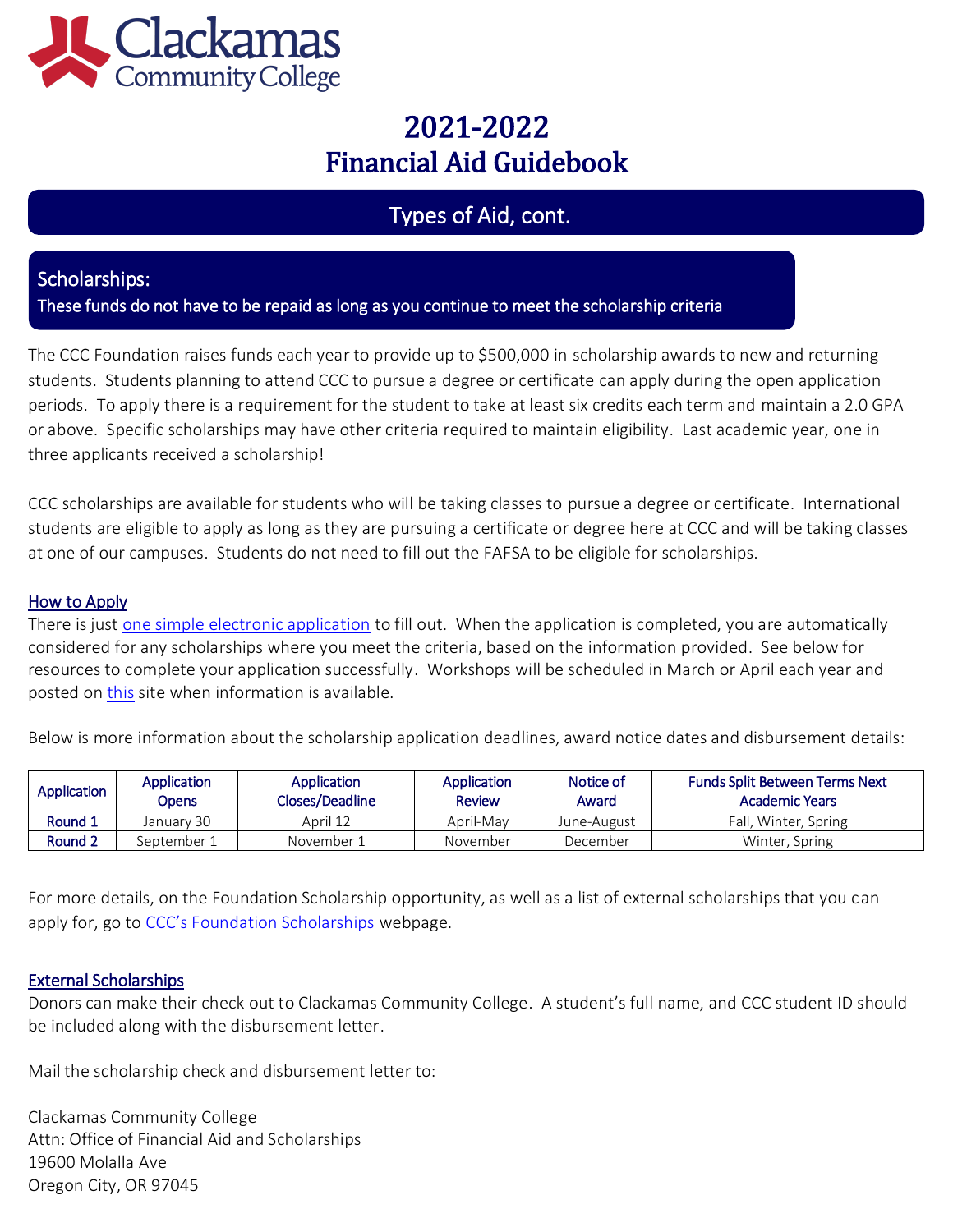

# Types of Aid, cont.

#### Loans:

Loans must be paid back, with accrued interest. You may decline or reduce your loan offer

Direct Loans are borrowed money and must be repaid. You should carefully consider how much funding you need prior to accepting a Direct Loan. Failure to repay a Direct Loan will have negative consequences. There are multiple flexible repayment options for Direct Loans. More options on repayment plans and calculators to help you estimate your future payments can be found a[t Federal Student Aid](https://studentaid.gov/h/manage-loans)  [Repay Loans.](https://studentaid.gov/h/manage-loans) 

If accepting a Direct Loan, you must complet[e Entrance Counseling](https://studentaid.gov/app/counselingInstructions.action?counselingType=entrance) and [Master Promissory Note](https://studentaid.gov/mpn/) before any loans can be disbursed.

First-time borrowers must wait 30 days for their first Federal Direct Loan disbursement. Your loan funds will be available as of the 31st day of the first term that you receive loans. Disbursement dates are listed on the [Annual Disbursement Schedule](https://www.clackamas.edu/admissions-financial-aid/financial-aid-scholarships/financial-aid-forms) (under 'Helpful Resources').

Single-term borrowers must have their loans split into two equal disbursements. The first disbursement is scheduled for the first disbursement date of the term (except first-time borrowers, see above) and the second disbursement is scheduled for the 50% point of the term.

You can choose to reduce your amount of loans by submitting a Change [in Loan Status form](https://www.clackamas.edu/admissions-financial-aid/financial-aid-scholarships/financial-aid-forms) to the Office of Financial Aid and Scholarships.

#### Federal Direct Subsidized Loan (Stafford)

- Must be enrolled at least half-time
- Offer does not change if less-than full-time
- Must complete, or have completed, Entrance Counseling and Master Promissory Note
- Annual limits and lifetime aggregate limits apply
- Government subsidizes (i.e. pays) the interest while you are enrolled in school at least half-time

### Federal Direct Unsubsidized Loan (Stafford)

- You are responsible for paying the interest during all periods of enrollment
- If you choose not to pay the interest while you are in school and during grace periods and deferment periods, your interest will accumulate and be added to the principal amount of your loan

#### Federal Parent Plus Loan

- Parent takes loan on behalf of dependent student
- Student must be enrolled at least half-time time and eligible for financial aid
- Offer does not change if attending less-than full-time, however the total amount allowed is limited to student's Cost of Attendance, less any other aid awarded

## Direct Loan Annual and Aggregate Loan Limits

There are limits on the amount in subsidized and unsubsidized loans that you are eligible to receive each academic year (annual), and lifetime (aggregate). The limits are based on your year in college and your dependency status. These are maximum amounts; always borrow the least amount of loans that you can, especially unsubsidized loans. For more information, please refer to th[e Federal Student](https://studentaid.ed.gov/sa/types/loans/subsidized-unsubsidized)  [Aid w](https://studentaid.ed.gov/sa/types/loans/subsidized-unsubsidized)ebsite.

#### Annual Limits

| <b>Dependent</b> | <b>Subsidized</b> | Unsubsidized | <b>Combined</b> | Independent | Subsidized | Unsubsidized | Combined |
|------------------|-------------------|--------------|-----------------|-------------|------------|--------------|----------|
| Freshman         | \$3,500           | \$2,000      | \$5,500         | Freshman    | \$3,500    | \$6,000      | \$9,500  |
| Sophomore        | \$4.500           | \$2,000      | \$6,500         | Sophomore*  | \$4,500    | \$6,000      | \$10,500 |

\* Sophomore status = 45 or more completed credits

### Aggregate Undergraduate Limits

#### Dependent Students

• The combined subsidized and unsubsidized aggregate limit is \$31,000 (of which a max of \$23,000 can be subsidized)

#### Independent Students

The combined subsidized and unsubsidized aggregate limit is \$57,500 (of which a max of \$23,000 can be subsidized)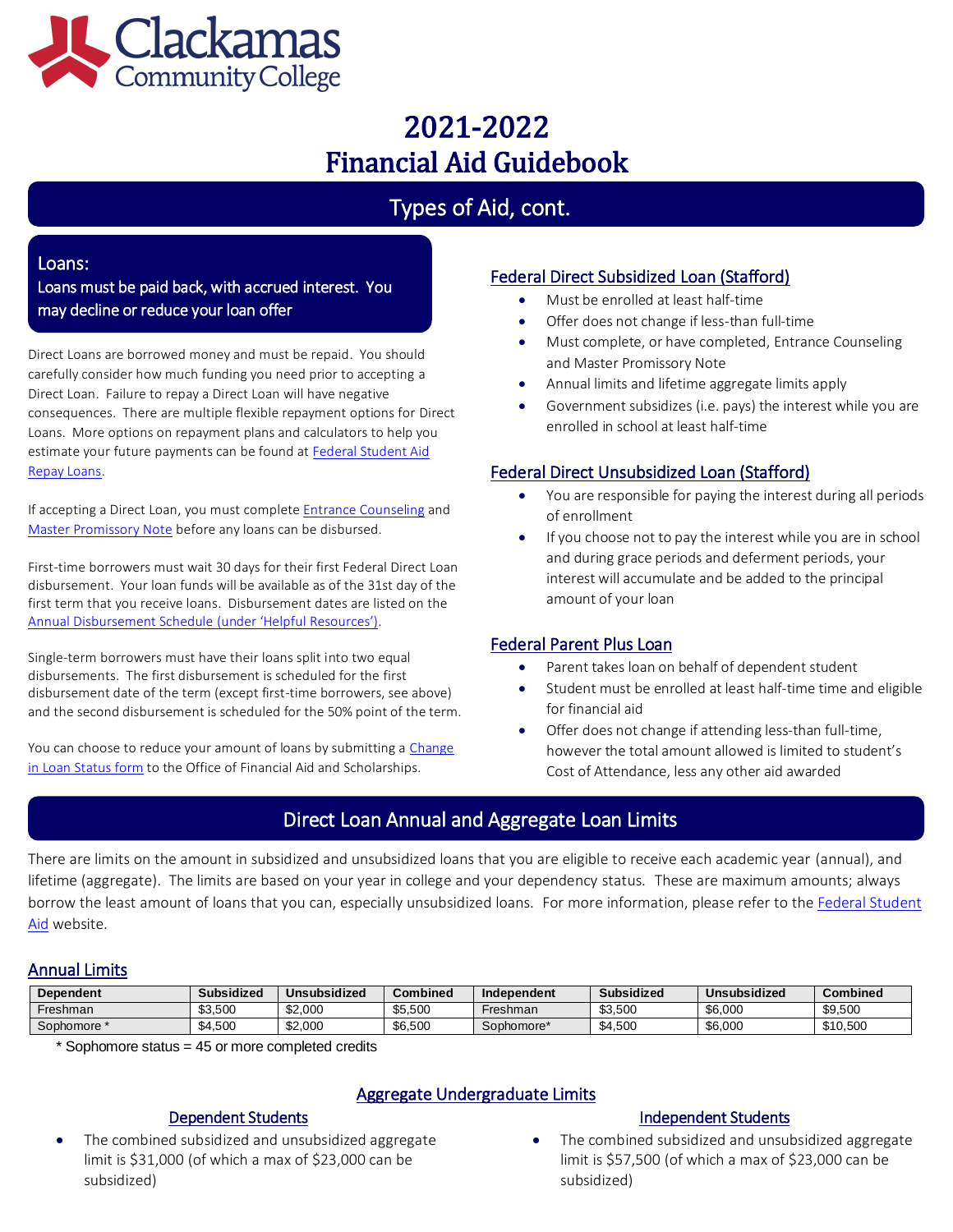

## Cost of Attendance / Student Budget

The cost of attendance for a student is an ESTIMATE of that student's educational expenses for their period of enrollment at Clackamas Community College. It is the cornerstone of establishing a student's financial need, as it sets a limit on the total aid that a student may receive for the purposes of Campus-Based Programs and Stafford/PLUS loans, and is one of the basic components of the Pell Grant Calculation. Cost of attendance varies from school to school.

#### How does CCC calculate COA? Tuition & Fees Calculations (full-time calculation)

Tuition: \$112 per credit x 15 credits = \$1,680 tuition only Fees:  $$11.00$  per credit x 15 credits =  $$165$ General Fee: \$30 per term

Room and Board - CCC is considered a commuter campus. Room and board are based on the cost of an apartment located within \*\*\* This budget is an estimate and subject to change Clackamas County, as well as utilities and food. This is based on a coed situation. Documentation will be required if a student believes Your EFC is a number that college financial aid staff use to determine that their costs exceed the budget estimation. how much financial aid you would receive. The information you

Transportation - Transportation is for gas/fuel, insurance and maintenance of a vehicle, or alternative commuting costs such as bus The EFC is calculated according to a formula established by law. Your pass or fare. Also taken into consideration is distance of travel for family's taxed and untaxed income, assets, and benefits (such as the average student attending CCC. The state of the state of the unemployment or Social Security) all could be considered in the

What if these amounts don't truly reflect a student's COA? - Students can ask for an exception to increase their cost of attendance if they can provide documentation for the following reasons: computer (one-time only), dependent care, medical

Books - As recommended by the Federal government's guidelines. expenses, necessary travel costs for out-of-state students, program cost/supplies, and disability expenses.

report on your FAFSA form is used to calculate your EFC.

formula. Also considered are your family size and the number of Personal - This category includes miscellaneous personal expenses family members who will attend college or career school during the while in school. **While in school.** While in school. Wear. The EFC Formula guide shows exactly how an EFC is calculated.

| <b>Student living with parent</b><br>(Full time enrollment) |        |         |              |              |  |  |
|-------------------------------------------------------------|--------|---------|--------------|--------------|--|--|
|                                                             | 1 term | 2 terms | 3 terms      | 4 terms      |  |  |
| <b>Tuition/fees</b>                                         | 1875   | 3750    | 5625         | 7500         |  |  |
| <b>Books</b>                                                | 600    | 1200    | 1800         | 2400         |  |  |
| <b>Room &amp; Board</b>                                     | 1710   | 3420    | 5130         | 6840         |  |  |
| <b>Transportation</b>                                       | 515    | 1030    | 1545         | 2060         |  |  |
| <b>Personal</b>                                             | 350    | 700     | 1050         | 1400         |  |  |
|                                                             | 5.050  | 10.100  | 15.150<br>\$ | 20.200<br>\$ |  |  |

| <b>Student not living with parent</b><br>(Full time enrollment) |         |  |             |  |         |  |         |
|-----------------------------------------------------------------|---------|--|-------------|--|---------|--|---------|
| <b>Full Time</b>                                                | 1 term  |  | 2 terms     |  | 3 terms |  | 4 terms |
| <b>Tuition/fees</b>                                             | 1875    |  | 3750        |  | 5625    |  | 7500    |
| <b>Books</b>                                                    | 600     |  | 1200        |  | 1800    |  | 2400    |
| <b>Room &amp; Board</b>                                         | 3420    |  | 6840        |  | 10260   |  | 13680   |
| <b>Transportation</b>                                           | 515     |  | 1030        |  | 1545    |  | 2060    |
| <b>Personal</b>                                                 | 350     |  | 700         |  | 1050    |  | 1400    |
|                                                                 | \$6.760 |  | 13.520<br>S |  | 20.280  |  | 27.040  |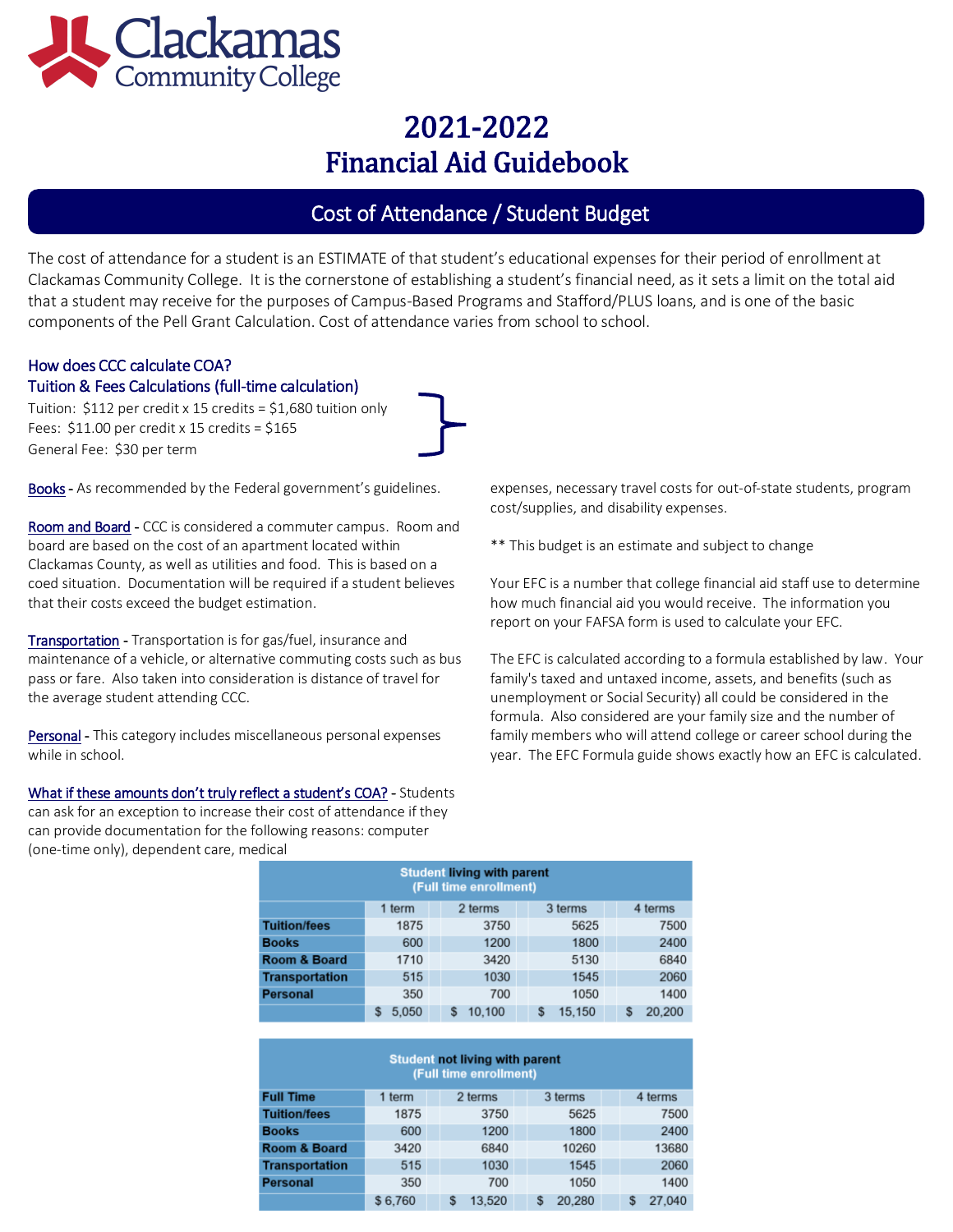

## How does Financial Aid Disburse?

Financial aid is disbursed during the third week of each term, following the Census date, and then weekly thereafter. Your aid will be adjusted to your enrollment level as of the Census date. The actual amount of aid you will receive will be based on the number of degree-applicable credits you are enrolled in as of that date. Funds will first credit your myClackamas account and pay towards any term balance owed to CCC. Any refund is sent out by Accounts Receivable in the form of a check and mailed to the address on file or direct deposited, if applicable, on the last business day of the week.

| Term          | <b>Start Date</b>  | Census Date at<br>11:59 p.m. | Financial Aid Disbursement Start Date 1,2,3 | <b>Refund Date</b> |  |
|---------------|--------------------|------------------------------|---------------------------------------------|--------------------|--|
| <b>Summer</b> | June 21, 2021      | July 6, 2021                 | July 7, 2021                                | July 8, 2021       |  |
| Fall          | September 27, 2021 | October 11, 2021             | October 12, 2021                            | October 15, 2021   |  |
| <b>Winter</b> | January 3, 2022    | January 18, 2022             | January 19, 2022                            | January 21, 2022   |  |
| <b>Spring</b> | March 28, 2022     | April 11, 2022               | April 12, 2022                              | April 15, 2022     |  |

 $^1$  First day financial aid disbursement process can begin. Federal regulations allow three business days to complete this process. The process will continue weekly thereafter for the remainder of the term.

<sup>2</sup> If you are a first-time student loan borrower, Federal regulations require that the first disbursement of Direct loans disburse at least 30 days after the term begins.

<sup>3</sup> One term only loans are required to be split into two equal disbursements.

#### To be eligible for financial aid disbursement you must:

- Have completed your FAFSA/ORSAA application
- Grants and Scholarships are automatically accepted on your behalf (beware of any minimum credit requirements for your specific funding)
- For Direct Loans:
	- o Have accepted Direct loans (if applicable)
	- o Have complete[d Entrance Counseling](https://studentaid.gov/entrance-counseling)
	- o Have a vali[d Master Promissory Note \(MPN\)](https://studentaid.gov/help-center/answers/article/master-promissory-note)
	- o Be registered for six (6) or more degree-applicable credits
	- o Loans must be accepted prior to the end of the term in which you wish to receive them. If you have not accepted loans prior to the end of a term CCC cannot originate the loan and pay it retroactively (after the term has ended) for that term if you have a break in enrollment.
	- o In order to be eligible, loans must be originated prior to the end of the academic year

If your financial aid is more than the amount of your tuition and fees, Accounts Receivable will send the excess amount to you in the form of a check or direct deposit may be set up in your myClackamas. Excess financial aid funds are sent out on the last business day of the week. For fall, winter and spring terms, refunds are sent out on Fridays. For summer term, the refunds are sent out on Thursdays.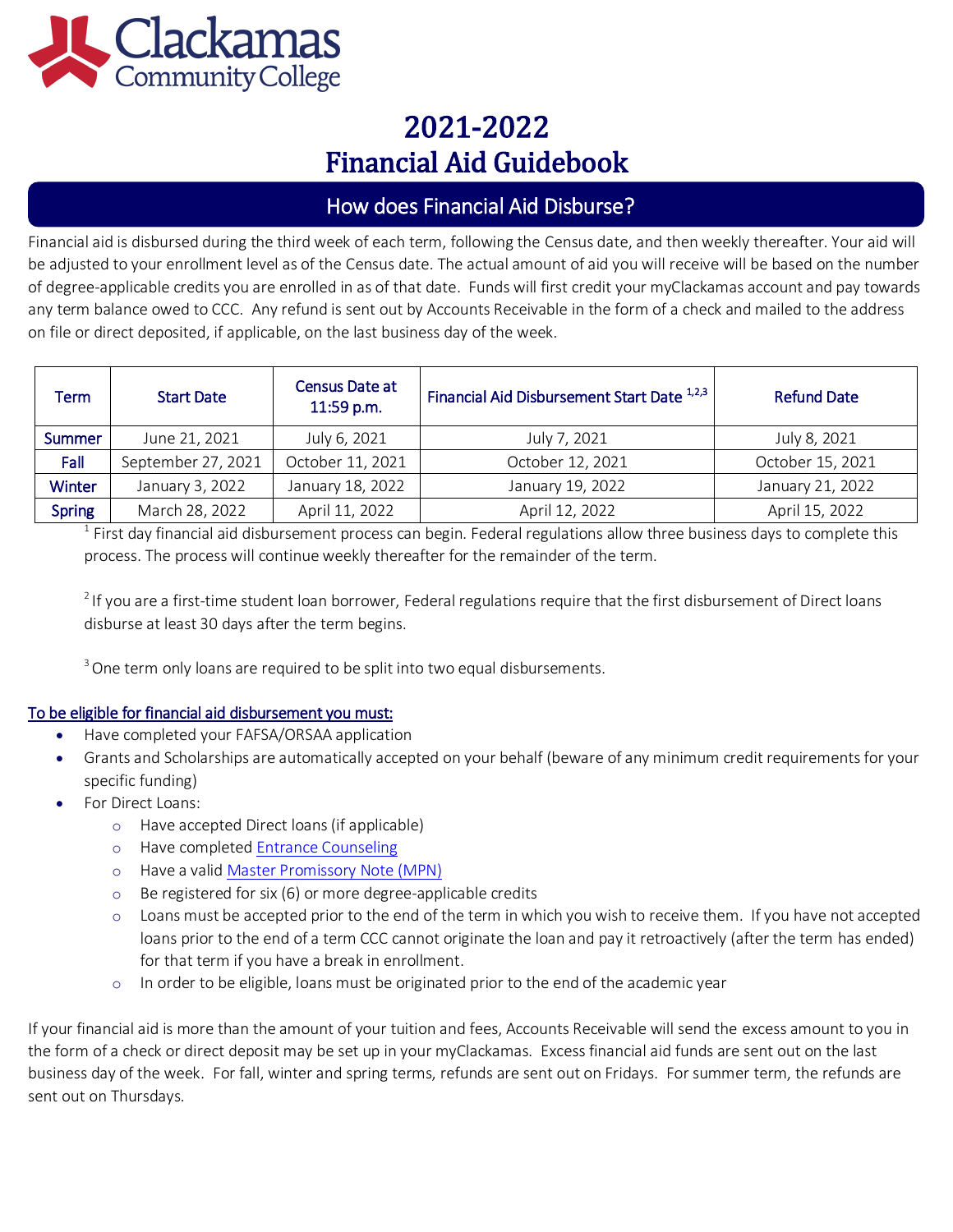

## Charging Books Using Financial Aid Funds

Awarded students who have enough aid to cover their tuition and fees owed, may have funds available to use to purchase books and supplies at the CCC Bookstore beginning one week before the start of the term through the end of the second week of the term. To charge books in the CCC Bookstore, you will need a current Award Offer from the Financial Aid Office. Students are able to charge up to \$500 in the CCC Bookstore.

Access will begin one week before the start of the term and end at 3 p.m. on the last business day of the second week of the term. If you have applied for financial aid and have not been awarded funding, you can complete a short-term book loan with the Accounts Receivable Department. Please contact them a[t 503-594-6068](tel:+15035946068) o[r staccounts@clackamas.edu.](mailto:staccounts@clackamas.edu)

## Satisfactory Academic Progress (SAP)

Federal regulations require students receiving Federal financial aid to maintain Satisfactory Academic Progress, as explained below, and be working toward a degree, certificate, or transfer degree approved for financial aid and according to the Clackamas Community College catalog.

#### Enrollment status

Financial aid enrollment status will be based on actual enrollment at the time of the first financial aid disbursement to the student each term. Attendance in scheduled classes is mandatory. If at any time the Office of Financial Aid is made aware that a student is not attending a scheduled course, aid will be reduced to exclude that course and funds will be returned to the Department of Education, which will create a balance due from the student, or will not be paid to the student if disbursement has not been made. Final grades are not required to have aid recalculated.

| <b>Financial Aid Enrollment Status</b> |                                     |  |  |  |
|----------------------------------------|-------------------------------------|--|--|--|
| Full-time = $12$ or more credits       | <b>Half-time</b> = $6-8$ credits    |  |  |  |
| Three-quarter time $= 9-11$ credits    | Less-than half-time $= 1-5$ credits |  |  |  |

#### Eligible credit hours

- $\triangleright$  Eligible credit hours are all credits that apply toward the student's degree, certificate, or transfer degree.
- $\triangleright$  Funding for courses numbered lower than 100 level (remedial) is limited to 45 credits.

#### Satisfactory Academic Progress (SAP) evaluation period

 $\triangleright$  SAP is evaluated at the end of every payment period (term).

#### Non-eligible credit hours (these credits are not funded by financial aid)

➢ Adult Basic Education, Advanced College Credit, Community Education Credit, GED, High school completion, course audits, credit from challenge exams, or credit for prior learning.

#### Grades, completion requirement (pace), and minimum grade point average (GPA) requirement

- $\triangleright$  Satisfactory grades that are counted toward the completion requirement are A, B, C, D, and P.
- ➢ Grades that are NOT counted toward the completion requirement are: NP, F, I, X, W, Y, and dropped classes.
- $\triangleright$  Audit courses are NOT eligible for Federal financial aid. If a student changes a course for which aid was paid to an audit, the aid will be recalculated and the student will be required to return the funds.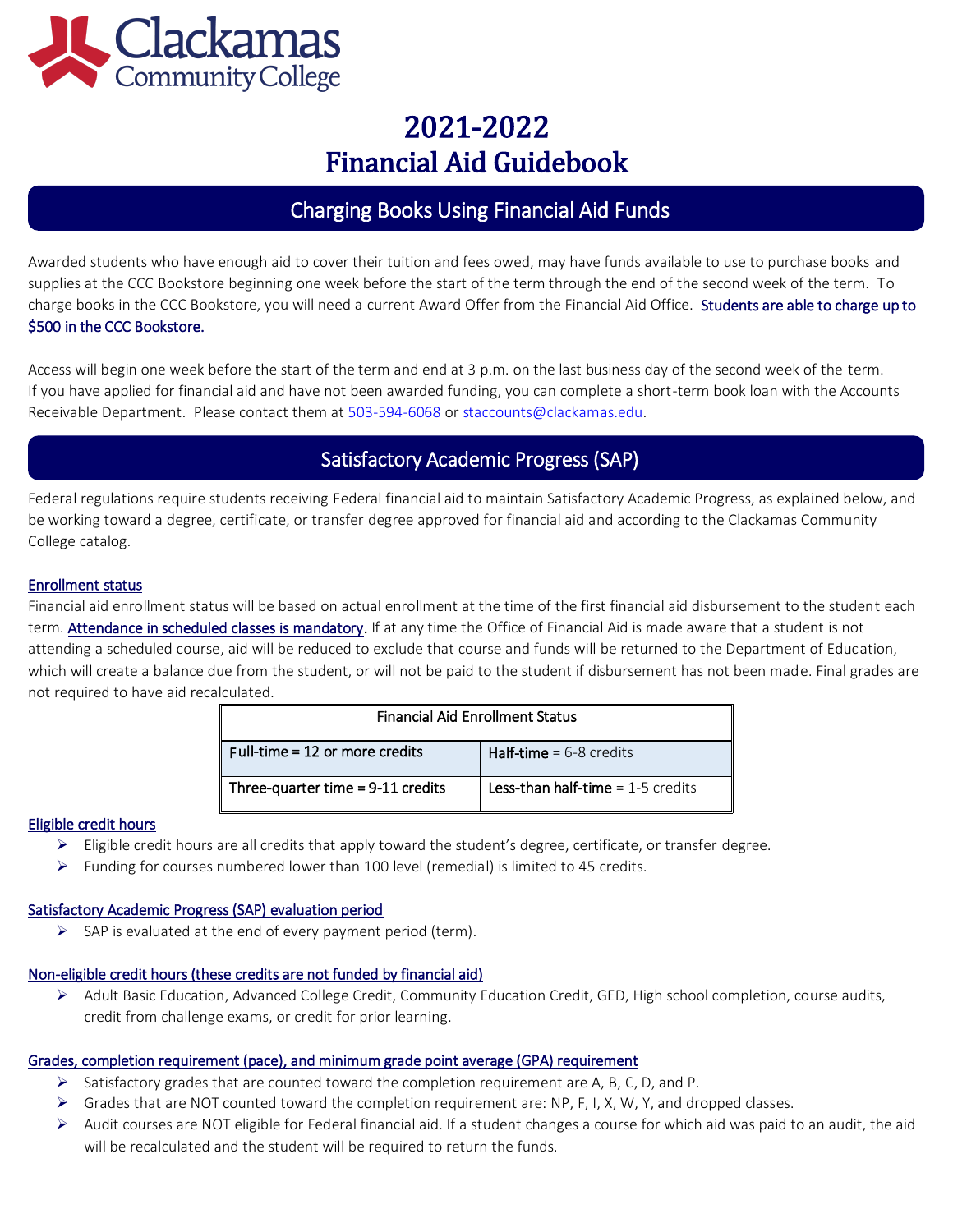

## Satisfactory Academic Progress (SAP), cont.

- $\triangleright$  Y grades indicate that a student never began attendance in a course. If a student receives a Y grade for a funded course, the aid will be recalculated and the student will be required to return the funds.
- $\triangleright$  If a student receives a W grade in every course for a term and no last date of attendance is recorded, the student will be treated as an unofficial withdrawal and all aid will be recalculated at the 50% mark of the term. If a last date of attendance is recorded, aid will be recalculated as of that date.
- $\triangleright$  All students who receive financial aid must stay on pace to graduate on time. Pace is calculated by dividing the cumulative number of credits a student successfully completed by the cumulative attempted number of credits. When this calculation falls below 67%, a student is no longer on pace to graduate on time. Transfer credits that count toward a student's program are considered within this calculation as credits attempted and credits earned. If a student has attended other Institutions, the student should request an official transcript be sent to Graduation Services for evaluation.

#### Pace calculation: Cumulative Credits Completed ÷ Cumulative Credits Attempted = Pace (must be 67% (.67) or better)

*Credits Completed*\_\_\_\_\_\_\_\_÷ *Credits Attempted*\_\_\_\_\_\_\_\_ = *Pace* \_\_\_\_\_\_\_\_

(Unofficial transcript will show attempted and completed credits.)

 $\triangleright$  Failure to maintain a minimum 2.0 cumulative GPA and/or meet pace will result in warning or disqualification status.

#### Satisfactory Academic Progress status

SAP will be determined at the end of each term based on the student's enrollment status, the number of credits completed, and cumulative grade point average. SAP will be determined for all students with previous enrollment regardless of receipt of financial aid. Students are eligible for Federal financial aid if their SAP status is satisfactory, warning, or probation. Students are NOT eligible if their SAP status is disqualified.

- $\triangleright$  Satisfactory Student's cumulative GPA is 2.0 or higher and pace is 67% or higher.
- ➢ Warning A student fails to meet either the GPA or pace measure of SAP. The student will have one term of aid while on financial aid warning status.
	- o Students on warning must meet all SAP requirements at the end of a warning term (2.0 cumulative GPA and 67% pace).
	- o Students cannot have two consecutive warning terms.
	- o It is possible for a student to be in good standing academically and financial aid warning at the same time.
- $\triangleright$  Disqualified Students are disqualified when they have a cumulative GPA below 2.0 and/or pace is less than 67%.
	- Students may receive a probation status after an appeal is approved.
		- $\triangleright$  Probation A disqualified student whose appeal is approved is placed on probation.
	- o In the probation term, students will be placed on an Academic Plan, which requires that they must pass all courses in that term with a term GPA of 2.0 or higher.
		- ➢ If a student is meeting the conditions of their Academic Plan, they can continue on probation for a maximum of three (3) terms.
	- o If the student does not meet the conditions of the Academic Plan, they will be disqualified, and must either:
		- $\triangleright$  Appeal for circumstances directly related to the term in which they did not fulfil their Academic Plan, or
		- ➢ Complete enough credits with their own resources (not using Federal, State, or Institutional aid) to meet SAP standards. A new appeal must be submitted for consideration.
	- o Disqualification from receiving financial aid does not prevent students from enrolling and attending, however, students are personally responsible for paying all charges.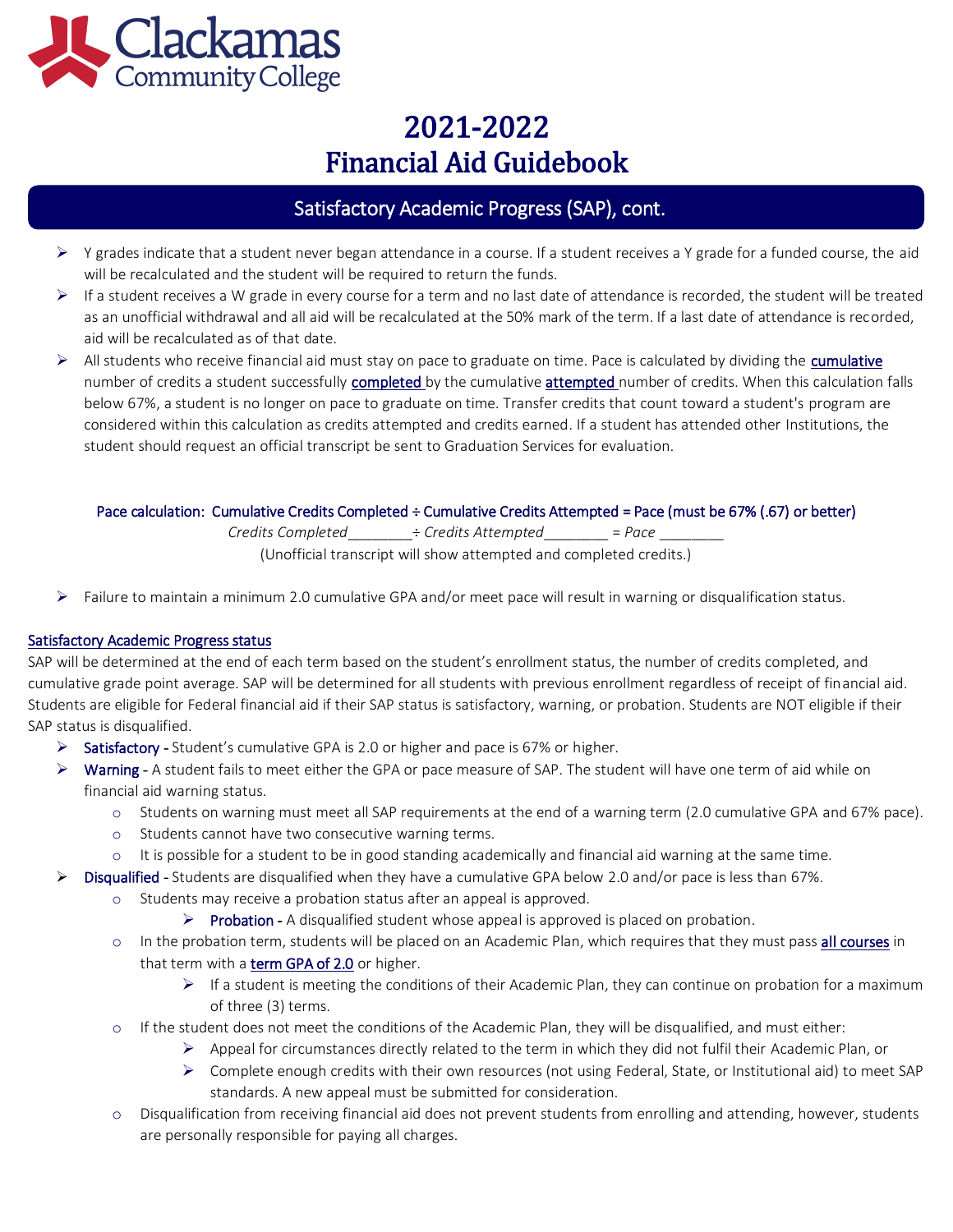

## Satisfactory Academic Progress (SAP), cont'd

#### Satisfactory Academic Progress Appeal process

If students are in disqualified status:

 $\overline{\phantom{a}}$ 

- ➢ They are not eligible for Federal financial aid. A student may appeal by completing a Satisfactory Academic Progress (SAP) Appeal form. Appeal forms are available online on th[e Financial Aid Forms p](http://www.clackamas.edu/admissions-financial-aid/financial-aid-scholarships/financial-aid-forms)age. All forms must be completed and have all requested information attached at the time they are submitted. Incomplete appeals will be denied.
- ➢ Appeals must be based on unforeseen, extenuating circumstances and must be documented, such as: personal illness, accident, serious illness to an immediate family member, or other circumstances beyond the control of the student.
- $\triangleright$  If an appeal is approved, financial aid eligibility will be reinstated and the student will be placed on probation. Probation may have specific course or enrollment level requirements. Probation requirements are made on a case-by-case basis.
- ➢ If an appeal is denied, the student must take credits with their own resources (not using Federal, State, or Institutional aid) until they achieve a minimum 2.0 cumulative GPA and 67% pace.
	- o All credits must be applicable to their degree.
	- o Paying for classes with their own resources will not guarantee the return of financial aid eligibility.
	- o When SAP standards have been met, the student must submit an appeal.
- $\triangleright$  Appeal decisions are emailed to the student's myClackamas account and listed in the student portal.
- $\triangleright$  Decisions made by the SAP Committee, after review by the Financial Aid Director, are final.

#### Appeal Deadlines

All appeals must be submitted by the  $8<sup>th</sup>$  week of the term in which you are attempting to have financial aid eligibility restored. Late appeals will be considered only for future terms.

#### Repeat Coursework:

Federal regulations limit the number of times a student may repeat a course and receive financial aid for that course. Ineligible repeated courses will be excluded from counting in the student's enrollment for financial aid purposes.

If necessary, students may repeat a course one time when passing grades are received. These credits will be included in the 150% credit hour limit (Maximum Time Frame) calculation. These credits will be included in the 150% credit hour limit (Maximum Time Frame) calculation.

#### Financial Aid Extension (Maximum Time Frame)

The Maximum Time Frame allowed to complete a program of study is 150% of the required length of the student's specific/published program. A student may apply for an extension of their Federal financial aid in order to complete their program of study. Financial aid extension requests are reviewed by the Extension Committee. Forms are available online on th[e Financial Aid Forms p](http://www.clackamas.edu/admissions-financial-aid/financial-aid-scholarships/financial-aid-forms)age.

This Maximum Time Frame includes all college-level attempted credits, transfer credits, and repeated credit hours whether or not financial aid was received or courses were successfully completed. Non-college credit courses are not counted as part of the Maximum Time Frame.

- $\triangleright$  A student becomes ineligible for financial aid when they have attempted 150% of the number of credits required for their degree or certificate; or
- $\triangleright$  It becomes mathematically impossible to complete the program within 150% of the length of the program.
	- o Students at or nearing the Maximum Time Frame will be evaluated, and the Office of Financial Aid and Scholarships will determine remaining courses needed to complete the program of study. Only courses required for your program will be funded.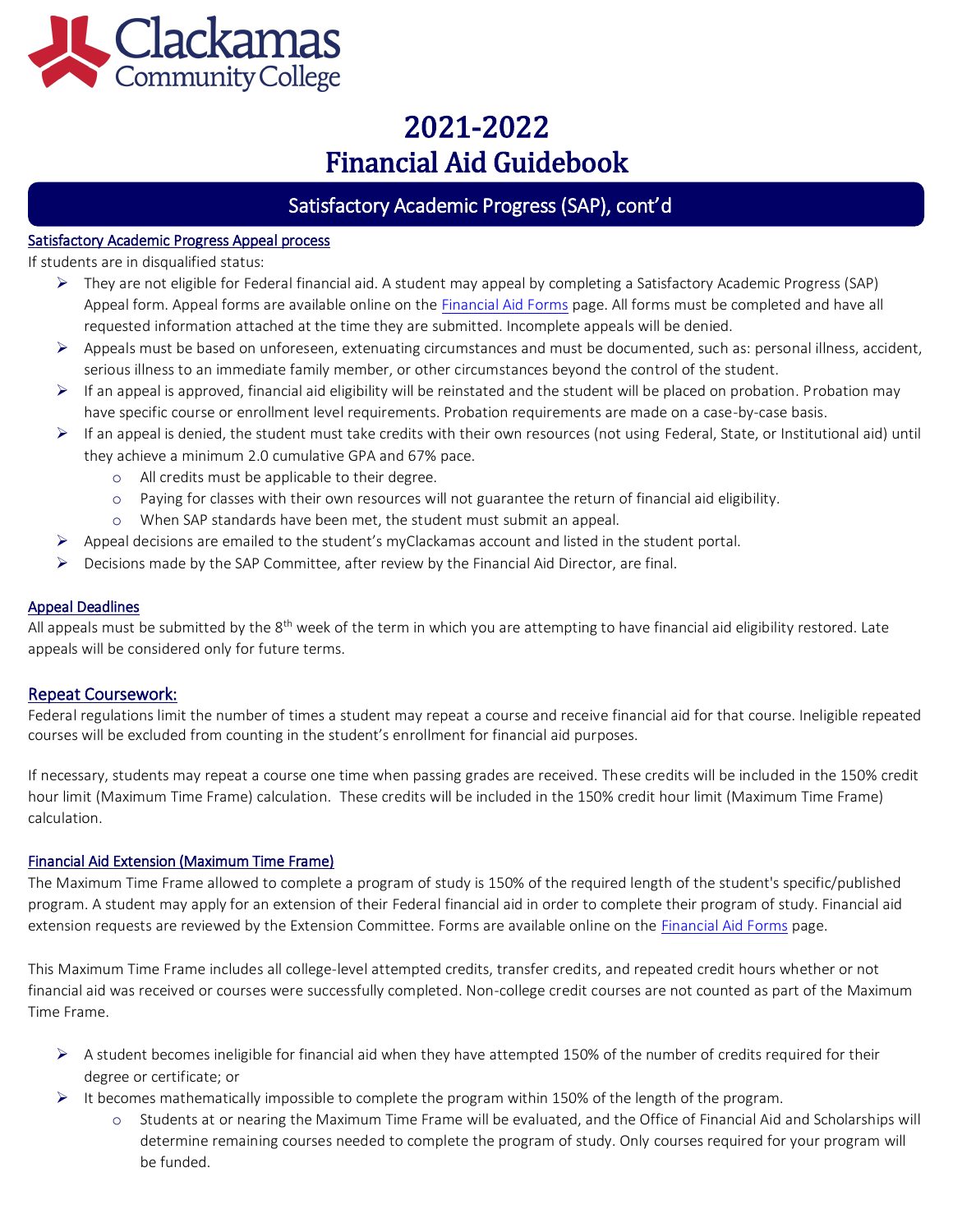

## Satisfactory Academic Progress (SAP), cont'd

#### ➢ Maximum Time Frame examples:

l

- $\circ$  A one-year certificate program that requires 48 credits: 48 x 150% = 72 credit maximum. This student is allowed up to 72 credits to complete this program. Credits taken must be applicable toward this specific program.
- o A two-year associate's or transfer program that requires 90 credits: 90 x 150% = 135 credit maximum. This student is allowed up to 135 credits to complete this program. Credits must be applicable toward this specific program.
- $\triangleright$  Federal regulations state "a student who completes the academic requirements for a program but does not yet have the degree or certificate is not eligible for further additional Federal Student Aid funds for that degree or certificate."
- ➢ All extension approvals are on a case-by-case basis. A minimum 2.0 cumulative GPA is required of all students for an extension to be considered.
- $\triangleright$  Decisions made by the Extension Committee, after review by the Financial Aid Director, are final.
- $\triangleright$  A student who has earned a bachelor's degree or higher will be required to file an extension.

#### $\circ$  Any student who has earned a bachelor's degree or higher will only be eligible for loans.

Federal regulations allow Institutions to limit the number of times a student can change their program and receive financial aid. Clackamas has the following limits:

- $\triangleright$  Credits from any previous program(s) that are applicable toward the new program will be counted.
- $\triangleright$  A student must have enough remaining financial aid funding to complete the new program.
- $\triangleright$  Aid will be granted for required courses only for the new program.

## Withdrawing from All Classes / Repayment of Unearned Financial Aid

#### Repayment of Federal Financial Aid

 $\overline{1}$ 

ľ

Students who received Federal financial aid and then withdraw from ALL classes during a term may have to repay some or all of the Federal financial aid funds they received.

- $\triangleright$  Students receiving a Y (non-attendance) grade in any course will have their enrollment level revised and the portion of aid that included the non-attended course will be returned and the student will be responsible for repayment in full.
	- o Loan eligibility will be lost due to a Y grade reducing enrollment level below six credits.
- $\triangleright$  Students receiving all W grades (unofficial withdrawal) will have their financial aid recalculated to the 50% mark of the term if no last date of attendance is submitted with grades.
- $\triangleright$  Audit courses are NOT eligible for Federal financial aid. If a student changes a course for which aid was paid to an audit, the aid will be recalculated and the student will be required to return the funds.

Financial aid is returned in the following order:

- o Unsubsidized Direct Stafford loans (other than PLUS loans)
- o Subsidized Direct Stafford loans
- o Federal Perkins loans
- o Direct PLUS loans
- o Federal Pell Grants
- o Federal SEOG
- o Federal TEACH Grants
- o Iraq and Afghanistan Service Grants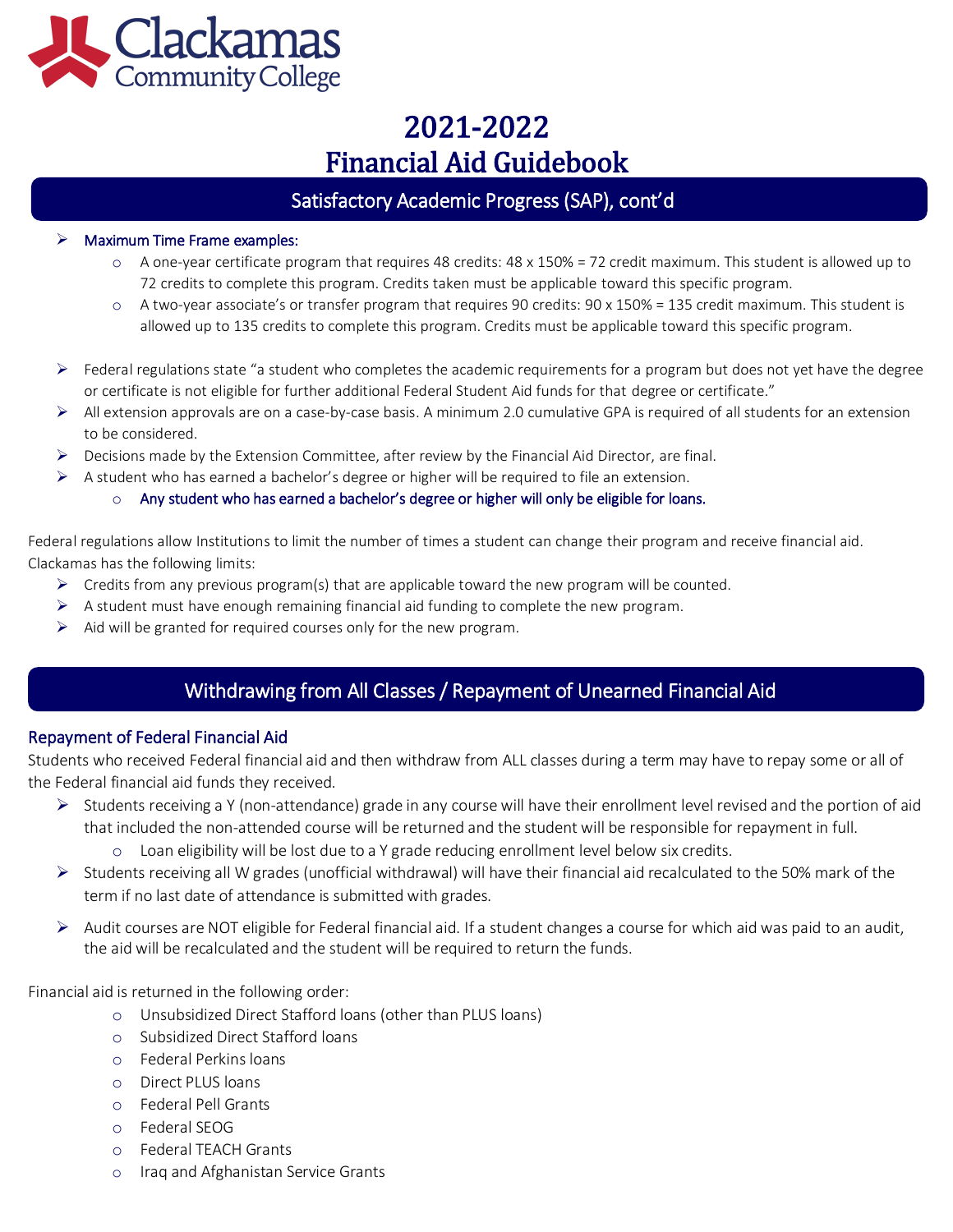

## Withdrawing from All Classes / Repayment of Unearned Financial Aid, cont'd

All aid disbursed, or not disbursed but for which the student is eligible, is considered in the calculation of aid eligibility upon withdrawal.

- $\triangleright$  Financial aid students who are considering withdrawing from all classes are strongly encouraged to contact the Office of Financial Aid and Scholarships for complete information and options.
- $\triangleright$  If a student received financial aid, but did not successfully complete any credits for the term, they **may** be required to return all or a portion of their financial aid to the Department of Education.
- $\triangleright$  If a repayment is reported to the Department of Education, the student will not be eligible to receive Federal financial aid from any Institution until the amount is repaid in full.

## Rights and Responsibilities

#### You have the right to know:

ľ

- The financial aid programs available to you
- The procedures and deadlines for applying
- The Cost of Attendance (Student Budget)
- The criteria used in awarding aid and how Student Need is determined
- The terms and conditions of any aid accepted
- How and when aid will be disbursed
- The College's refund policy
- The repayment consequences of withdrawing from the College
- How SAP is evaluated and what happens if it is not maintained
- How to appeal decisions concerning aid

### You have the responsibility to:

- Monitor your myClackamas, CCC account weekly
- You are responsible for supplying complete and accurate information used to determine your eligibility for aid
- Complete applications and required documents accurately and as soon as possible
- Maintain SAP standards
- You must be admitted to CCC and be admitted and enrolled in a degree or certificate program, or be taking required preparatory coursework for admittance into a degree or certificate
- If you withdraw from school prior to finishing your classes, you may be expected to repay a portion of the financial aid disbursed to you
- You must not have borrowed in excess of any Title IV loan limit
- When you have signed a promissory note for a loan, you are responsible for informing your loan servicer of changes in your name, address, Social Security Number and graduation date
- Comply with the terms of any Federal Work Study job accepted
- It is your responsibility to report additional resources (such as other financial assistance) and any changes to those resources to CCC's Office of Financial Aid
- You must sign a Statement of Educational Purpose (included on the FAFSA) declaring that any aid funds received will be used for expenses related to attendance at CCC and that you owe no refund nor are you in default of any aid received for attendance at any Institution